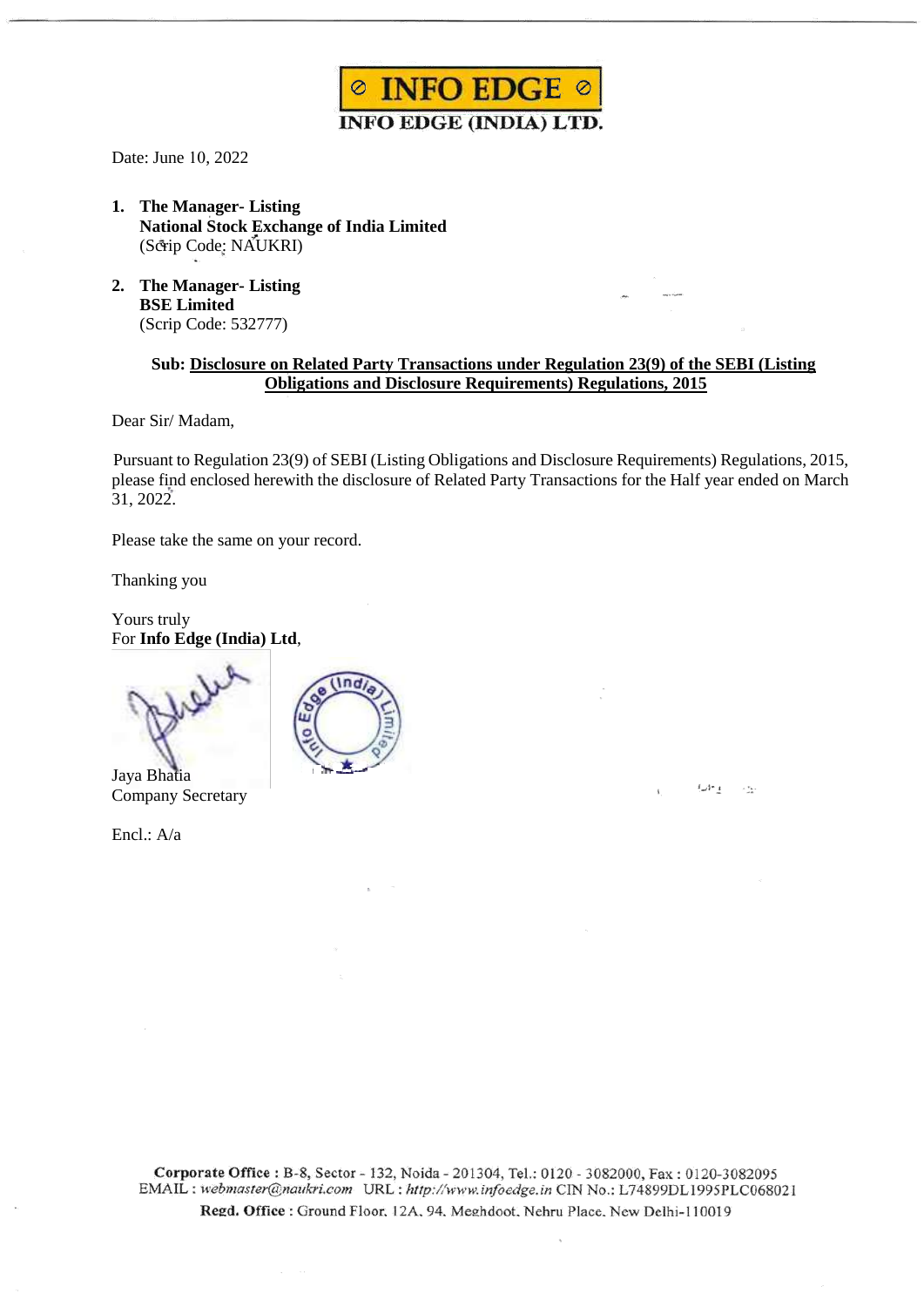|                               |                                                              |     |                                         |                                                             |                            |                                  |                                              |                                         |                                        |                                       |           |        |                                                                                                                                                  | Additional disclosure of related party transactions - applicable only in case the related party transaction relates to loans, inter-corporate deposits, |          |                             |  |
|-------------------------------|--------------------------------------------------------------|-----|-----------------------------------------|-------------------------------------------------------------|----------------------------|----------------------------------|----------------------------------------------|-----------------------------------------|----------------------------------------|---------------------------------------|-----------|--------|--------------------------------------------------------------------------------------------------------------------------------------------------|---------------------------------------------------------------------------------------------------------------------------------------------------------|----------|-----------------------------|--|
|                               |                                                              |     |                                         |                                                             |                            |                                  |                                              |                                         |                                        |                                       |           |        | advances or investments made or given by the listed entity/subsidiary. These details need to be disclosed only once, during the reporting period |                                                                                                                                                         |          |                             |  |
|                               |                                                              |     |                                         |                                                             |                            |                                  |                                              |                                         |                                        | when such transaction was undertaken. |           |        |                                                                                                                                                  |                                                                                                                                                         |          |                             |  |
|                               | S.No. Details of the party (listed entity /subsidiary)       |     | Details of the counterparty             |                                                             | Type of related party      | Value of the related             | Value of                                     |                                         |                                        |                                       |           |        |                                                                                                                                                  | In case monies are due to either In case any financial indebtedness is incurred Details of the loans, inter-corporate deposits, advances or investments |          |                             |  |
| entering into the transaction |                                                              |     |                                         | ransaction (see Note 5)                                     | party transaction as       | transaction during               | party as a result of the                     |                                         | to make or give loans, inter-corporate |                                       |           |        |                                                                                                                                                  |                                                                                                                                                         |          |                             |  |
|                               |                                                              |     |                                         |                                                             |                            | approved by the audit            | the reporting                                | ransaction (see Note 1)                 |                                        | deposits, advances or investments     |           |        |                                                                                                                                                  |                                                                                                                                                         |          |                             |  |
|                               | Name                                                         | PAN | Name                                    | PAN<br>Relationship of the                                  |                            |                                  | mittee (see Note 6a) period (see Note<br>6h) | Opening Balance Closing BalancNature of |                                        |                                       | Cost (see | Tenure | Nature (loan/                                                                                                                                    | Interes Tenure                                                                                                                                          | Secured/ | Purpose for which the       |  |
|                               |                                                              |     |                                         | counterparty with the                                       |                            |                                  |                                              |                                         |                                        | debtedness                            | Vote 7)   |        | dvance/ inter-                                                                                                                                   | Rate                                                                                                                                                    | secured  | unds will be utilised by th |  |
|                               |                                                              |     |                                         | listed entity or its                                        |                            |                                  |                                              |                                         |                                        | (loan/issuance of                     |           |        | corporate deposit/                                                                                                                               | (96)                                                                                                                                                    |          | Itimate recipient of funds  |  |
|                               |                                                              |     |                                         | subsidiary                                                  |                            |                                  |                                              |                                         |                                        | debt/ any other<br>etc.)              |           |        | <b>westment</b>                                                                                                                                  |                                                                                                                                                         |          | end-usage)                  |  |
|                               |                                                              |     | leevansathi Internet Services Private   | Wholly-owned                                                |                            |                                  |                                              |                                         |                                        |                                       |           |        |                                                                                                                                                  |                                                                                                                                                         |          |                             |  |
|                               | Info Edge (India) Limited                                    |     | imited                                  | Subsidiary<br>Promoter & Whole-tin                          | cense Fees                 | 0.05 (Note 1)                    | 0.05                                         |                                         |                                        |                                       |           |        |                                                                                                                                                  |                                                                                                                                                         |          |                             |  |
|                               | Info Edge (India) Limited                                    |     | Sanjeev Bikhchandani                    | Director                                                    | muneration                 | Note 2                           | 13.67                                        |                                         |                                        |                                       |           |        |                                                                                                                                                  |                                                                                                                                                         |          |                             |  |
|                               |                                                              |     |                                         | Promoter & Managing                                         |                            |                                  |                                              |                                         |                                        |                                       |           |        |                                                                                                                                                  |                                                                                                                                                         |          |                             |  |
|                               | Info Edge (India) Limited                                    |     | Hitesh Oberoi                           | Director & CEO                                              | emuneration                | Note 2                           | 14.07                                        |                                         |                                        |                                       |           |        |                                                                                                                                                  |                                                                                                                                                         |          |                             |  |
|                               |                                                              |     |                                         | Whole-time Director &                                       |                            |                                  |                                              |                                         |                                        |                                       |           |        |                                                                                                                                                  |                                                                                                                                                         |          |                             |  |
|                               | nfo Edge (India) Limited                                     |     | hintan Thakkar<br>Murlee Manohar Jain   | CEO.                                                        | muneration<br>Remuneration | Note:<br>Note 2                  | 49.60<br>4.19                                |                                         |                                        |                                       |           |        |                                                                                                                                                  |                                                                                                                                                         |          |                             |  |
|                               | 5 Info Edge (India) Limited<br>6 Info Edge (India) Limited   |     | iurabhi Bikhchandan                     | Company Secretary<br>Promoter Group                         | uneration                  | Note:                            | 1.11                                         |                                         |                                        |                                       |           |        |                                                                                                                                                  |                                                                                                                                                         |          |                             |  |
|                               |                                                              |     |                                         | Other related party                                         |                            |                                  |                                              |                                         |                                        |                                       |           |        |                                                                                                                                                  |                                                                                                                                                         |          |                             |  |
|                               |                                                              |     |                                         | (Enterprise over which                                      |                            |                                  |                                              |                                         |                                        |                                       |           |        |                                                                                                                                                  |                                                                                                                                                         |          |                             |  |
|                               |                                                              |     |                                         | <b>KMP &amp; Relatives have</b>                             |                            |                                  |                                              |                                         |                                        |                                       |           |        |                                                                                                                                                  |                                                                                                                                                         |          |                             |  |
|                               | Info Edge (India) Limited                                    |     | Minik Enterprises                       | significant influence)<br>Other related party               | ceipt of Service           | 0.72 (Note 1                     | 0.72                                         |                                         |                                        |                                       |           |        |                                                                                                                                                  |                                                                                                                                                         |          |                             |  |
|                               | Info Edge (India) Limited                                    |     | Divya Batra                             | (Relatives of KMP)                                          | eceipt of Service          | 0.80 (Note 1)                    | 0.80                                         |                                         |                                        |                                       |           |        |                                                                                                                                                  |                                                                                                                                                         |          |                             |  |
|                               |                                                              |     |                                         | Wholly-owned                                                |                            |                                  |                                              |                                         |                                        |                                       |           |        |                                                                                                                                                  |                                                                                                                                                         |          |                             |  |
|                               | Info Edge (India) Limited<br>Startup Investments (Holding)   |     | Zwayam Digital Private Limited          | Subsidiary<br>Wholly-owned                                  | eceipt of Service          | 250.00 (Note 3)                  | 58.35                                        |                                         |                                        |                                       |           |        |                                                                                                                                                  |                                                                                                                                                         |          |                             |  |
|                               | Limited                                                      |     | imartweb Internet Services Limited      | Subsidiary                                                  | ceipt of Service           | 6.29 (Note 1                     | 6.29                                         |                                         |                                        |                                       |           |        |                                                                                                                                                  |                                                                                                                                                         |          |                             |  |
|                               |                                                              |     | Axilly Labs Private Limited             | Wholly-owned                                                | ceipt of Service           | 100.00 (Note 4)                  | 79.17                                        |                                         |                                        |                                       |           |        |                                                                                                                                                  |                                                                                                                                                         |          |                             |  |
|                               | 11 Info Edge (India) Limited                                 |     |                                         | Subsidiary<br>Wholly-owned                                  |                            |                                  |                                              |                                         |                                        |                                       |           |        |                                                                                                                                                  |                                                                                                                                                         |          |                             |  |
|                               | 12 Info Edge (India) Limited                                 |     | Axilly Labs Private Limited             | subsidiary                                                  | eceipt of Service          | 0.23 (Note 1)                    | 0.23                                         |                                         |                                        |                                       |           |        |                                                                                                                                                  |                                                                                                                                                         |          |                             |  |
|                               | 13 Info Edge (India) Limited                                 |     | Sanjeev Bikhchandani                    | romoter & Whole-tim<br>Director                             | Widend Paid                | Not Applicable                   | 253.60                                       |                                         |                                        |                                       |           |        |                                                                                                                                                  |                                                                                                                                                         |          |                             |  |
|                               |                                                              |     |                                         |                                                             |                            |                                  |                                              |                                         |                                        |                                       |           |        |                                                                                                                                                  |                                                                                                                                                         |          |                             |  |
|                               |                                                              |     |                                         | romoter & Managing<br>Director & CEO                        | ividend Paid               |                                  | 51.97                                        |                                         |                                        |                                       |           |        |                                                                                                                                                  |                                                                                                                                                         |          |                             |  |
|                               | 14 Info Edge (India) Limited<br>15 Info Edge (India) Limited |     | Hitesh Oberoi<br>Surabhi Bikhchandani   | Promoter Group                                              | Dividend Paid              | Not Applicable<br>Not Applicable |                                              |                                         |                                        |                                       |           |        |                                                                                                                                                  |                                                                                                                                                         |          |                             |  |
|                               | 16 Info Edge (India) Limited                                 |     | Dayawanti bikhchandani                  | Promoter Group                                              | Widend Paid                | Not Applicable                   | $\frac{11.95}{11.74}$                        |                                         |                                        |                                       |           |        |                                                                                                                                                  |                                                                                                                                                         |          |                             |  |
|                               | 17 Info Edge (India) Limited                                 |     | Chintan Thakkar                         | Whole-time Director &<br>CEO.                               | vidend Paid                | Not Applicable                   | 0.20                                         |                                         |                                        |                                       |           |        |                                                                                                                                                  |                                                                                                                                                         |          |                             |  |
|                               |                                                              |     |                                         | Other related party                                         |                            |                                  |                                              |                                         |                                        |                                       |           |        |                                                                                                                                                  |                                                                                                                                                         |          |                             |  |
|                               |                                                              |     |                                         | (Independent Directo                                        |                            |                                  |                                              |                                         |                                        |                                       |           |        |                                                                                                                                                  |                                                                                                                                                         |          |                             |  |
|                               | 18 Info Edge (India) Limited                                 |     | <b>Bala C Deshpande</b>                 | Non Executive &                                             | vidend Paid                | Not Applicable                   | 0.42                                         |                                         |                                        |                                       |           |        |                                                                                                                                                  |                                                                                                                                                         |          |                             |  |
|                               |                                                              |     |                                         | Relatives)<br>Other related party                           |                            |                                  |                                              |                                         |                                        |                                       |           |        |                                                                                                                                                  |                                                                                                                                                         |          |                             |  |
|                               |                                                              |     |                                         | (Independent Directo<br>Non Executive &                     |                            |                                  |                                              |                                         |                                        |                                       |           |        |                                                                                                                                                  |                                                                                                                                                         |          |                             |  |
|                               | 19 Info Edge (India) Limited                                 |     | <b>Sharad Malik</b>                     | Relatives)                                                  | Widend Paid                | Not Applicable                   | 4.16                                         |                                         |                                        |                                       |           |        |                                                                                                                                                  |                                                                                                                                                         |          |                             |  |
|                               | 20 Info Edge (India) Limited                                 |     | Endeavour Holding Trust                 | Promoter Group<br>Other related party                       | Widend Paid                | Not Applicab                     | 66.36                                        |                                         |                                        |                                       |           |        |                                                                                                                                                  |                                                                                                                                                         |          |                             |  |
|                               |                                                              |     |                                         | (Indenendent Directo                                        |                            |                                  |                                              |                                         |                                        |                                       |           |        |                                                                                                                                                  |                                                                                                                                                         |          |                             |  |
|                               |                                                              |     |                                         | Non Executive &                                             |                            |                                  |                                              |                                         |                                        |                                       |           |        |                                                                                                                                                  |                                                                                                                                                         |          |                             |  |
|                               | 21 Info Edge (India) Limited                                 |     | Geeta Mathur                            | Relatives)<br>Other related party                           | Dividend Paid              | Not Applicable                   | 0.001                                        |                                         |                                        |                                       |           |        |                                                                                                                                                  |                                                                                                                                                         |          |                             |  |
|                               |                                                              |     |                                         | (Independent Director                                       |                            |                                  |                                              |                                         |                                        |                                       |           |        |                                                                                                                                                  |                                                                                                                                                         |          |                             |  |
|                               |                                                              |     |                                         | Non Executive &                                             |                            |                                  |                                              |                                         |                                        |                                       |           |        |                                                                                                                                                  |                                                                                                                                                         |          |                             |  |
|                               | 22 Info Edge (India) Limited                                 |     | Ashish Gupta                            | Relatives)<br>Other related party                           | vidend Paid                | Not Applicabl                    | 0.41                                         |                                         |                                        |                                       |           |        |                                                                                                                                                  |                                                                                                                                                         |          |                             |  |
|                               |                                                              |     |                                         | (Independent Directo                                        |                            |                                  |                                              |                                         |                                        |                                       |           |        |                                                                                                                                                  |                                                                                                                                                         |          |                             |  |
|                               | 23 Info Edge (India) Limited                                 |     | Nita Goyal                              | Non Executive &<br>delatives)                               | vidend Paid                | Not Applicable                   | 0.70                                         |                                         |                                        |                                       |           |        |                                                                                                                                                  |                                                                                                                                                         |          |                             |  |
|                               |                                                              |     |                                         |                                                             |                            |                                  |                                              |                                         |                                        |                                       |           |        |                                                                                                                                                  |                                                                                                                                                         |          |                             |  |
|                               |                                                              |     |                                         | Other related narty                                         |                            |                                  |                                              |                                         |                                        |                                       |           |        |                                                                                                                                                  |                                                                                                                                                         |          |                             |  |
|                               | 24 Info Edge (India) Limited                                 |     | Kapil Kapoor                            | (Non Executive Director) Dividend Paid<br>ntities with join |                            | Not Applicable                   | 19.25                                        |                                         |                                        |                                       |           |        |                                                                                                                                                  |                                                                                                                                                         |          |                             |  |
|                               |                                                              |     |                                         | control or significant                                      |                            |                                  |                                              |                                         |                                        |                                       |           |        |                                                                                                                                                  |                                                                                                                                                         |          |                             |  |
|                               |                                                              |     |                                         | influence over                                              |                            |                                  |                                              |                                         |                                        |                                       |           |        |                                                                                                                                                  |                                                                                                                                                         |          |                             |  |
|                               | 25 Info Edge (India) Limited                                 |     | Ideaclicks Infolabs Private Limited     | entity(Joint Ventures)<br>Entities with joint               | Services Rendered          | 0.60 (Note 1                     | 0.60                                         |                                         |                                        |                                       |           |        |                                                                                                                                                  |                                                                                                                                                         |          |                             |  |
|                               |                                                              |     |                                         | control or significant                                      |                            |                                  |                                              |                                         |                                        |                                       |           |        |                                                                                                                                                  |                                                                                                                                                         |          |                             |  |
|                               | 26 Info Edge (India) Limited                                 |     | Nopaperforms solutions private limited  | influence over<br>entity(Joint Ventures)                    | Services Rendered          | 0.12 (Note 1)                    | 0.12                                         |                                         |                                        |                                       |           |        |                                                                                                                                                  |                                                                                                                                                         |          |                             |  |
|                               |                                                              |     |                                         | intities with joint                                         |                            |                                  |                                              |                                         |                                        |                                       |           |        |                                                                                                                                                  |                                                                                                                                                         |          |                             |  |
|                               |                                                              |     |                                         | control or significant                                      |                            |                                  |                                              |                                         |                                        |                                       |           |        |                                                                                                                                                  |                                                                                                                                                         |          |                             |  |
|                               | 27 Info Edge (India) Limited                                 |     | Shop Kirana E Trading Private Limited   | influence over<br>entity(Joint Ventures)                    | Services Rendered          | 0.02 (Note                       | 0.02                                         |                                         |                                        |                                       |           |        |                                                                                                                                                  |                                                                                                                                                         |          |                             |  |
|                               |                                                              |     |                                         | Entities with joint                                         |                            |                                  |                                              |                                         |                                        |                                       |           |        |                                                                                                                                                  |                                                                                                                                                         |          |                             |  |
|                               |                                                              |     | nternational Educational Gateway Privat | control or significant<br>influence over                    |                            |                                  |                                              |                                         |                                        |                                       |           |        |                                                                                                                                                  |                                                                                                                                                         |          |                             |  |
|                               | 28 Info Edge (India) Limited                                 |     | Limited                                 | entity(Joint Ventures)<br>Entities with joint               | Services Rendered          | 0.05 (Note 1)                    | 0.05                                         |                                         |                                        |                                       |           |        |                                                                                                                                                  |                                                                                                                                                         |          |                             |  |
|                               |                                                              |     |                                         |                                                             |                            |                                  |                                              |                                         |                                        |                                       |           |        |                                                                                                                                                  |                                                                                                                                                         |          |                             |  |
|                               |                                                              |     |                                         | control or significant<br>influence over                    |                            |                                  |                                              |                                         |                                        |                                       |           |        |                                                                                                                                                  |                                                                                                                                                         |          |                             |  |
|                               | 29 Info Edge (India) Limited                                 |     | Metis Eduventures Private Limited       | entity(Joint Ventures)                                      | Services Rendered          | 0.93 (Note 1                     | 0.93                                         | 0.01                                    | 0.77                                   |                                       |           |        |                                                                                                                                                  |                                                                                                                                                         |          |                             |  |
|                               |                                                              |     |                                         | Entities with joint<br>control or significant               |                            |                                  |                                              |                                         |                                        |                                       |           |        |                                                                                                                                                  |                                                                                                                                                         |          |                             |  |
|                               |                                                              |     |                                         | influence over                                              |                            |                                  |                                              |                                         |                                        |                                       |           |        |                                                                                                                                                  |                                                                                                                                                         |          |                             |  |
|                               | 30 Info Edge (India) Limited                                 |     | Sunrise Mentors Private Limited         | entity(Joint Ventures) Services Rendered                    |                            | 3.31 (Note 1                     | 3.31                                         |                                         |                                        |                                       |           |        |                                                                                                                                                  |                                                                                                                                                         |          |                             |  |
|                               |                                                              |     |                                         | Entities with joint<br>control or significant               |                            |                                  |                                              |                                         |                                        |                                       |           |        |                                                                                                                                                  |                                                                                                                                                         |          |                             |  |
|                               |                                                              |     |                                         | influence over                                              |                            |                                  |                                              |                                         |                                        |                                       |           |        |                                                                                                                                                  |                                                                                                                                                         |          |                             |  |
|                               | 31 Info Edge (India) Limited                                 |     | Bizcrum Infotech Private Limited        | entity(Joint Ventures)<br>Entities with joint               | Services Rendered          | 0.75 (Note 1                     | 0.75                                         |                                         |                                        |                                       |           |        |                                                                                                                                                  |                                                                                                                                                         |          |                             |  |
|                               |                                                              |     |                                         | control or significant                                      |                            |                                  |                                              |                                         |                                        |                                       |           |        |                                                                                                                                                  |                                                                                                                                                         |          |                             |  |
|                               |                                                              |     |                                         | influence over                                              |                            |                                  |                                              |                                         |                                        |                                       |           |        |                                                                                                                                                  |                                                                                                                                                         |          |                             |  |
|                               | 32 Info Edge (India) Limited                                 |     | Agstack Technologies Private Limited    | entity(Joint Ventures)<br>Intities with joint               | Services Rendered          | 0.38 (Note 1)                    | 0.38                                         |                                         |                                        |                                       |           |        |                                                                                                                                                  |                                                                                                                                                         |          |                             |  |
|                               |                                                              |     |                                         | control or significant                                      |                            |                                  |                                              |                                         |                                        |                                       |           |        |                                                                                                                                                  |                                                                                                                                                         |          |                             |  |
|                               |                                                              |     |                                         | influence over                                              |                            |                                  |                                              |                                         |                                        |                                       |           |        |                                                                                                                                                  |                                                                                                                                                         |          |                             |  |
|                               | 33 Info Edge (India) Limited                                 |     | Greytip Software Private Limited        | entity(Joint Ventures) Services Rendered                    |                            | 0.56 (Note 1)                    | 0.56                                         |                                         |                                        |                                       |           |        |                                                                                                                                                  |                                                                                                                                                         |          |                             |  |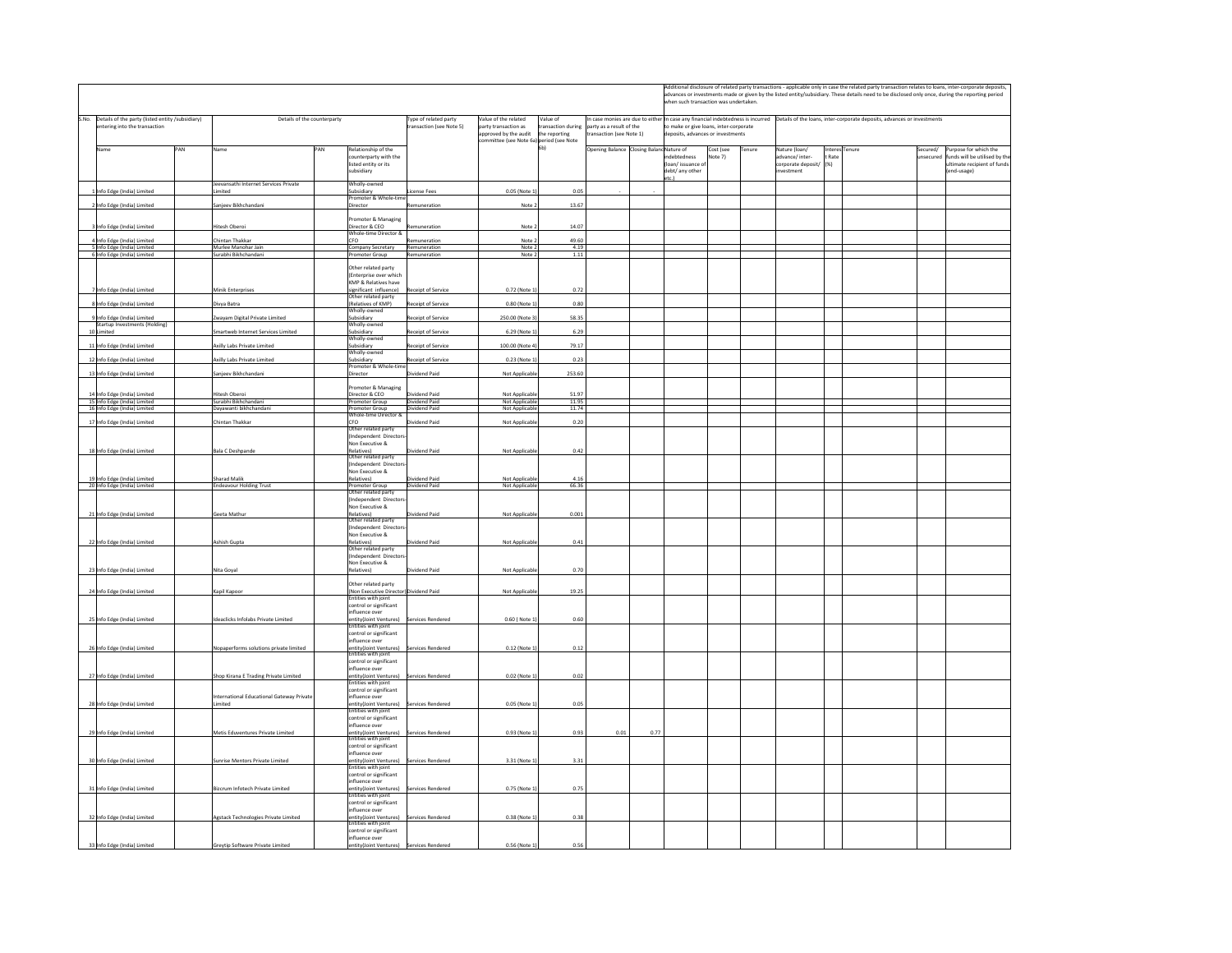|                                             |                                                      | ntities with joint                                |                                                     |                |          |  |  |                      |                                     |                            |
|---------------------------------------------|------------------------------------------------------|---------------------------------------------------|-----------------------------------------------------|----------------|----------|--|--|----------------------|-------------------------------------|----------------------------|
|                                             |                                                      | ontrol or significant<br>fluence over             |                                                     |                |          |  |  |                      |                                     |                            |
| 34 Info Edge (India) Limited                | Printo Document Services Private Limited             | ntity(Joint Ventures) Services Rendered           |                                                     | 0.46 (Note 1)  | 0.46     |  |  |                      |                                     |                            |
|                                             |                                                      | ther related party                                |                                                     |                |          |  |  |                      |                                     |                            |
|                                             |                                                      | Enterprise over which                             |                                                     |                |          |  |  |                      |                                     |                            |
| 35 Info Edge (India) Limited                | International Foundation for Research &<br>Education | KMP & Relatives have                              | Services Rendered                                   | 0.08 (Note 1)  | 0.08     |  |  |                      |                                     |                            |
|                                             |                                                      | significant influence)<br>Entities with joint     |                                                     |                |          |  |  |                      |                                     |                            |
|                                             |                                                      | ontrol or significant<br>influence over           |                                                     |                |          |  |  |                      |                                     |                            |
| 36 Info Edge (India) Limited                | 4B Networks Private Limited                          | ntity(Joint Ventures)                             | ervices Rendered                                    | 0.36 (Note 1)  | 0.36     |  |  |                      |                                     |                            |
|                                             |                                                      | ntities with joint                                |                                                     |                |          |  |  |                      |                                     |                            |
| Allcheckdeals India Private                 |                                                      | ontrol or significant<br>nfluence over            | secured loan/advance                                |                |          |  |  |                      |                                     |                            |
| 37 Limited                                  | 4B Networks Private Limited                          | ntity(Joint Ventures)                             | given for business purpose                          | Not Applicable | 100.00   |  |  | nter corporate depo  | 8% 1 year                           | Insecured Business purpose |
| 38 Info Edge (India) Limited                | Zwayam Digital Private Limited                       | Wholly-owned<br>Subsidiary                        | Unsecured loan/advance<br>iven for business purpose | 150.00         | 10.00    |  |  | Inter corporate depo | 8% 1 year                           | Insecured Business purpose |
|                                             |                                                      | ntities with joint                                |                                                     |                |          |  |  |                      |                                     |                            |
|                                             |                                                      | ontrol or significant<br>fluence over             |                                                     |                |          |  |  |                      |                                     |                            |
| 39 Info Edge (India) Limited                | Metis Eduventures Private Limited                    | ntity(Joint Ventures)                             | nvestment in Equity Share                           | 420.00         | 138.49   |  |  | nvestment            |                                     | <b>Business purpose</b>    |
|                                             |                                                      | with join<br>ontrol or significant                |                                                     |                |          |  |  |                      |                                     |                            |
|                                             |                                                      | fluence over                                      | tvestment in Preference                             |                |          |  |  |                      |                                     |                            |
| 40 Info Edge (India) Limited                | Metis Eduventures Private Limited                    | entity(Joint Ventures) Share                      |                                                     | 420.00         | 273.40   |  |  | Investment           | Conversion within 19 years          | <b>Business purpose</b>    |
|                                             |                                                      | ties with joint<br>ontrol or significant          |                                                     |                |          |  |  |                      |                                     |                            |
|                                             |                                                      | nfluence over                                     | westment in Preference                              |                |          |  |  |                      |                                     |                            |
| 41 Info Edge (India) Limited                | Juno Learning Private Limited                        | ntity(Joint Ventures) Share<br>ities with joint   |                                                     | 120.00         | 112.50   |  |  | Investment           | Conversion within 20 years          | <b>Business purpose</b>    |
|                                             |                                                      | ontrol or significant                             |                                                     |                |          |  |  |                      |                                     |                            |
| Startup Investments (Holding)               |                                                      | nfluence over                                     | tvestment in Preference                             |                | 40.00    |  |  |                      |                                     |                            |
| 42 Limited                                  | Printo Document Services Private Limited             | entity(Joint Ventures) Share                      |                                                     | Not Applicable |          |  |  | westment             | Conversion within 15 years          | Business purpose           |
|                                             |                                                      | ontrol or significant<br>nfluence over            | vestment in Preference                              |                |          |  |  |                      |                                     |                            |
| Startup Investments (Holding)<br>43 Limited | Bizcrum Infotech Private Limited                     | ntity(Joint Ventures)                             | Share                                               | Not Applicable | 39.58    |  |  | vestment             | Conversion within 15 years          | usiness purpose            |
|                                             |                                                      | ntities with joint                                |                                                     |                |          |  |  |                      |                                     |                            |
| Startup Investments (Holding)               |                                                      | ontrol or significant<br>nfluence over            | estment in Preference                               |                |          |  |  |                      |                                     |                            |
| 44 Limited                                  | Agstack Technologies Private Limited                 | ntity(Joint Ventures)                             | Share                                               | Not Applicable | 244.99   |  |  | nvestment            | Conversion within 20 years          | <b>Business purpose</b>    |
|                                             |                                                      | ntities with joint<br>ontrol or significant       |                                                     |                |          |  |  |                      |                                     |                            |
| Startup Investments (Holding)               | International Educational Gateway Private            | nfluence over                                     | vestment in Preference                              |                |          |  |  |                      |                                     |                            |
| 45 Limited                                  | Limited                                              | ntity(Joint Ventures) Share                       |                                                     | Not Applicable | 60.00    |  |  | westment             | Conversion after expiry of 15 years | <b>Business purpose</b>    |
|                                             |                                                      | tities with joint<br>ontrol or significant        |                                                     |                |          |  |  |                      |                                     |                            |
| Startup Investments (Holding)               |                                                      | ifluence over                                     | restment in Preference                              |                |          |  |  |                      |                                     |                            |
| 46 Limited                                  | Shop Kirana E Trading Private Limited                | ntity(Joint Ventures) Share<br>ntities with joint |                                                     | Not Applicable | 534.72   |  |  | westment             | Conversion within 19 years          | Business purpose           |
|                                             |                                                      | ontrol or significant                             |                                                     |                |          |  |  |                      |                                     |                            |
| Startup Investments (Holding)<br>47 Limited | lama Logisol Private Limited                         | fluence over<br>ntity(Joint Ventures)             | westment in Preference<br>Share                     | Not Applicable | 389.39   |  |  |                      | onversion within 19 years           | usiness purpose            |
|                                             |                                                      | ntities with joint                                |                                                     |                |          |  |  |                      |                                     |                            |
|                                             |                                                      | introl or significant                             |                                                     |                |          |  |  |                      |                                     |                            |
| Allcheckdeals India Private<br>48 Limited   | 4B Networks Private Limited                          | fluence over<br>ntity(Joint Ventures)             | vestment in Preference<br>Share                     | Not Applicable | 1,700.00 |  |  | westment             | Conversion within 20 years          | susiness purpose           |
|                                             |                                                      | Wholly-owned                                      |                                                     |                |          |  |  |                      |                                     |                            |
| 49 Info Edge (India) Limited                | Startup Investments (Holding) Limited                | Subsidiary<br>Wholly-owner                        | vestment in Debentures                              | 2,070.00       | 2,070.00 |  |  | westment             | Conversion within 10 years          | Business purpose           |
| 50 Info Edge (India) Limited                | Startup Internet Services Limited                    | Subsidiary                                        | restment in Debentures                              | 860.00         | 860.00   |  |  | vestment             | Conversion within 10 years          | <b>Business purpose</b>    |
| 51 Info Edge (India) Limited                | Axilly Labs Private Limited                          | Wholly-owned<br>Subsidiary                        | vestment in Debentures                              | 20.00          | 20.00    |  |  | westment             | Conversion within 10 years          | <b>Business purpose</b>    |
|                                             |                                                      | <b>Wholly-owned</b>                               |                                                     |                |          |  |  |                      |                                     |                            |
| 52 Info Edge (India) Limited                | wayam Digital Private Limited                        | Subsidiary<br>Wholly-owned                        | vestment in Debentures                              | 150.00         | 140.00   |  |  | westment             | Conversion within 10 years          | Business purpose           |
| 53 Info Edge (India) Limited                | Redstart Labs (India) Limited                        | Subsidiary                                        | westment in Debentures                              | 540.00         | 450.00   |  |  | Investment           | Conversion within 10 years          | <b>Business purpose</b>    |
|                                             |                                                      | ntities with joint                                |                                                     |                |          |  |  |                      |                                     |                            |
|                                             |                                                      | ontrol or significant<br>nfluence over            |                                                     |                |          |  |  |                      |                                     |                            |
| 54 Info Edge (India) Limited                | Greytip Software Private Limited                     | ntity(Joint Ventures)                             | nvestment in Debentures                             | 300.00         | 300.00   |  |  | nvestment            | Conversion within 5 years           | Business purpose           |
| 55 Info Edge (India) Limited                | Jeevansathi Internet Services Private<br>imited      | Vholly-owner<br>ubsidiary                         | estment in Debentures                               | 910.00         | 910.00   |  |  | westment             | Conversion within 10 years          | usiness purpose            |
| Allcheckdeals India Private                 |                                                      | Step down wholly                                  |                                                     |                |          |  |  |                      |                                     |                            |
| 56 Limited                                  | Newinc Internet Services Private Limited             | owned Subsidiary<br>holly-owned                   | restment in Debentures                              | Not Applicable | 5.00     |  |  | westment             | Conversion within 10 years          | Business purpose           |
| 57 Info Edge (India) Limited                | Ilcheckdeals India Private Limited                   | ubsidiary                                         | restment in Debentures                              | 1,700.00       | 1,700.00 |  |  | westmen              | Conversion within 10 years          | susiness purpose           |
| 58 Info Edge (India) Limited                | Axilly Labs Private Limited                          | Wholly-owned<br>Subsidiary                        | nterest on Unsecured<br>an/business Advance         | 100.00         | 0.09     |  |  |                      |                                     |                            |
|                                             |                                                      | ntities with joint                                |                                                     |                |          |  |  |                      |                                     |                            |
|                                             |                                                      | ontrol or significant                             |                                                     |                |          |  |  |                      |                                     |                            |
| Allcheckdeals India Private<br>59 Limited   | 4B Networks Private Limited                          | nfluence over<br>entity(Joint Ventures)           | terest on Unsecured<br>Ioan/business Advance        | Not Applicable | 0.68     |  |  |                      |                                     |                            |
|                                             |                                                      | Wholly-owned                                      | nterest on Unsecured                                |                |          |  |  |                      |                                     |                            |
| 60 Info Edge (India) Limited                | wayam Digital Private Limited                        | ubsidiary<br>Wholly-owned                         | pan/business Advance*<br>nterest on Unsecured       | 100.00         | 1.13     |  |  |                      |                                     |                            |
| 61 Info Edge (India) Limited                | Zwayam Digital Private Limited                       | Subsidiary                                        | pan/business Advance                                | 150.00         | 0.03     |  |  |                      |                                     |                            |
|                                             |                                                      |                                                   | epayment Unsecured                                  |                |          |  |  |                      |                                     |                            |
|                                             |                                                      | Wholly-owned                                      | oan/business advance given                          |                |          |  |  |                      |                                     |                            |
| 62 Info Edge (India) Limited                | Axilly Labs Private Limited                          | Subsidiary<br>Entities with jo                    | including interest)                                 | 100.00         | 8.19     |  |  |                      |                                     |                            |
|                                             |                                                      | ontrol or significant                             | epayment Unsecured                                  |                |          |  |  |                      |                                     |                            |
| Allcheckdeals India Private                 |                                                      | influence over                                    | ban/business advance given                          |                |          |  |  |                      |                                     |                            |
| 63 Limited                                  | 4B Networks Private Limited                          | ntity(Joint Ventures)                             | ncluding interest)                                  | Not Applicable | 100.61   |  |  |                      |                                     |                            |
|                                             |                                                      |                                                   | epayment Unsecured                                  |                |          |  |  |                      |                                     |                            |
| 64 Info Edge (India) Limited                | Zwayam Digital Private Limited                       | Wholly-owned                                      | pan/business advance given<br>including interest)*  | 100.00         | 100.12   |  |  |                      |                                     |                            |
|                                             |                                                      | <b>Subsidiary</b><br>Other related party          |                                                     |                |          |  |  |                      |                                     |                            |
|                                             |                                                      | Independent Directo<br>Non Executive &            |                                                     |                |          |  |  |                      |                                     |                            |
| 65 Info Edge (India) Limited                | <b>Bala C Deshpande</b>                              | Relatives)                                        | <b>Sitting Fees</b>                                 | Note 2         | 1.30     |  |  |                      |                                     |                            |
|                                             |                                                      | Other related party                               |                                                     |                |          |  |  |                      |                                     |                            |
| 66 Info Edge (India) Limited                | Kapil Kapoor                                         | Non Executive Director Sitting Fees               |                                                     | Note 2         | 1.25     |  |  |                      |                                     |                            |